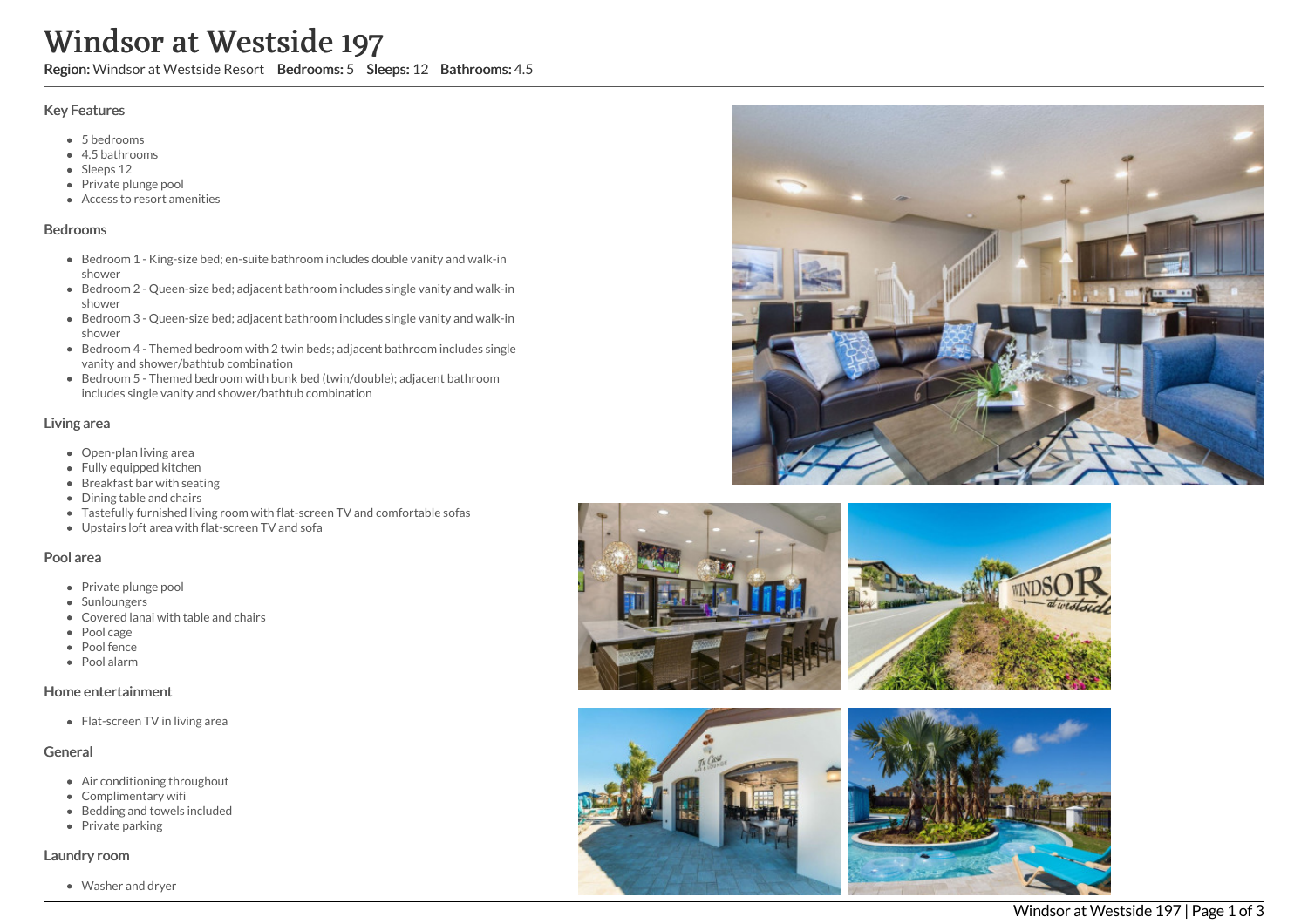• Iron and ironing board

# Children's equipment available for hire

- Crib
- Stroller
- $\bullet$  High chair
- Pack and play

## Resort facilities

The prestigious Windsor at Westside community is conveniently located just a few miles from all of the top Orlando attractions including Disney World, Universal Studios and SeaWorld. Guests at this resort will benefit from full access to an extensive range of on-site amenities including an olympic-size swimming pool with a lazy river and a spacious sundeck; kids will enjoy the toddler pool and the splash fountains, whilst the adults can relax on the poolside beach. For a more active holiday, there is a games room, a fitness suite and multiple sports courts. After a busy day at the parks, guests can relax at the movie theater, have a drink at the clubhouse or visit the vast selection of on-site restaurants, shops and entertainment facilities.

## Places of interest

- Airport 30 miles
- Shopping (Disney Springs) 12 miles
- Disney World 8 miles
- Seaworld 17 miles
- Universal Studios 21.5 miles
- Legoland 30 miles
- Beaches (Cocoa Beach) 76 miles